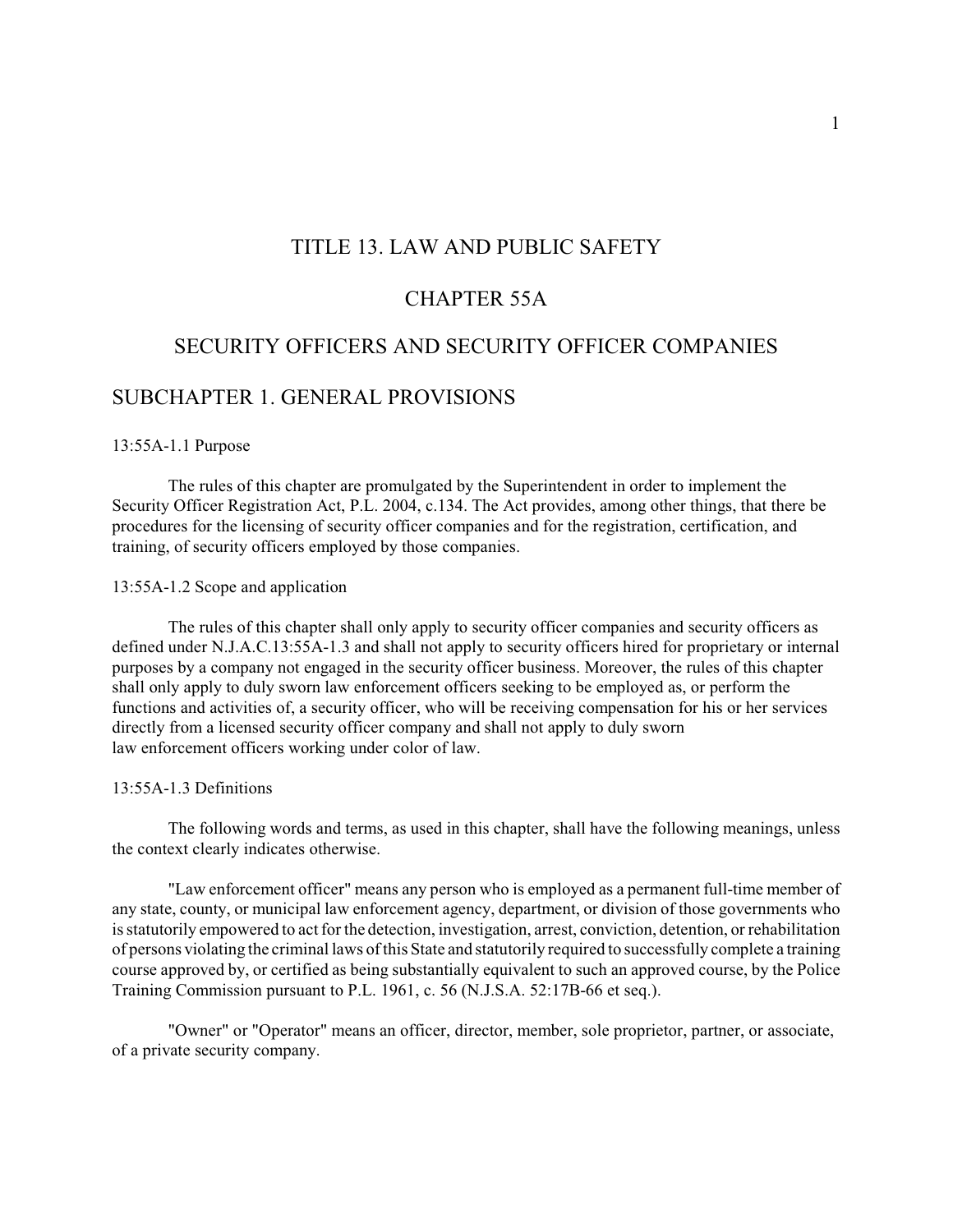"Security Officer" means any person who performs any of the following functions or activities as an employee, agent, or subcontractor, of a security officer company, as defined in this section, for a fee, hire, or reward, notwithstanding the fact that other functions and activities may also be performed by the same person for fee, hire, or reward:

1. Protection of person or property, real or personal, from injury or harm, or for any other purpose whatsoever;

2. Deterrence, observation, detection, or reporting, of incidents and activities for the purpose of preventing the theft, or the unlawful taking, conversion, concealment, or misappropriation of goods, wares, merchandise, money, bonds, stocks, notes, or other valuable instruments, documents, papers, or articles; or

3. Deterrence, observation, detection, or reporting, of incidents and activities for the purpose of preventing any unauthorized or unlawful activity, including but not limited to, robbery, burglary, arson, criminal mischief, vandalism, or trespass.

 This term shall not mean or include, and nothing in this chapter shall apply to, any law enforcement officer of this State, or any political subdivision of this State, while in the actual performance of his or her duties. For the purposes of this section, a law enforcement officer shall be deemed to be in the actual performance of his or her duties if the law enforcement officer is in uniform, or is exhibiting evidence of his or her authority, is performing public safety functions on behalf of and as assigned by the chief of police or the chief law enforcement officer of the law enforcement agency and is receiving compensation, if any, from that law enforcement agency at the rates or stipends as are established by law. A law enforcement officer shall not be deemed to be in the actual performance of his or her duties, for the purposes of this section, if the law enforcement officer is performing private security functions or activities for a private employer while receiving compensation for those duties from the private employer, and a law enforcement officer shall not wear the uniform, or otherwise exhibit evidence of their authority as a law enforcement officer, while performing private security functions or activities for a private employer.

"Security officer company" means any body, board, person, firm, corporation, partnership, proprietorship, joint venture, fund, authority, or similar entity, that is organized for the purpose of, or primarily engages in, the business of furnishing for a fee, hire, reward, or compensation, one or more security officers. The term shall not mean or include, and nothing in this act shall apply to, any board, body, commission, or agency, of the United States of America or of this State or any other state, territory or possession of the United States of America, or any county, municipality, or school district, or any officer or employee solely, exclusively, and regularly employed by any of the foregoing. The term shall include any business of watch guard or patrol agency.

"Superintendent" means the Superintendent of the Division of State Police in the Department of Law and Public Safety.

13:55A-2.1 Owners and operators; minimum qualifications

 (a) All owners and operators of a security officer company seeking to be licensed shall be at least 25 years of age.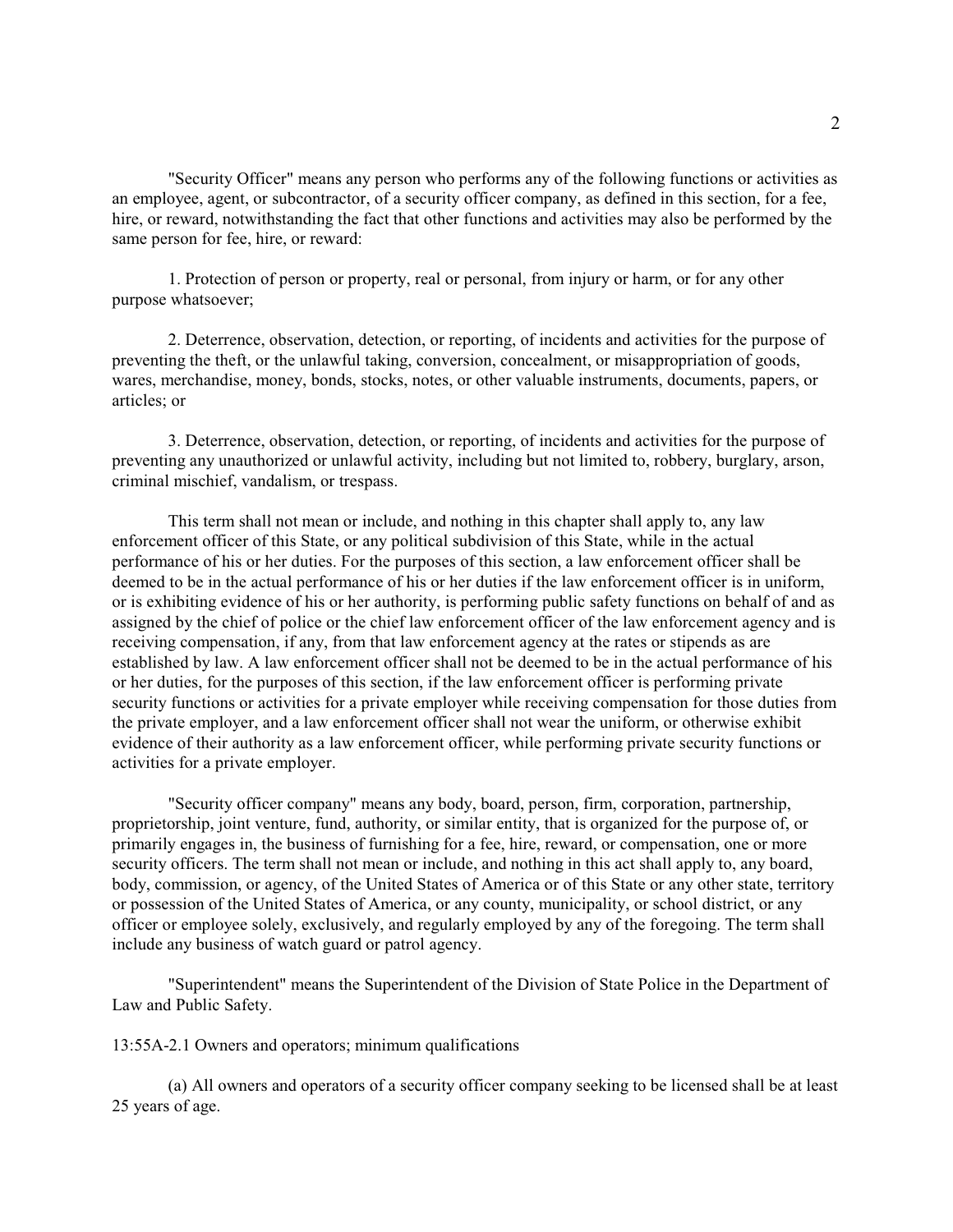(b) All owners and operators of a security officer company seeking to be licensed shall have the following:

1. Five years law enforcement experience and no longer be employed or attached in any capacity whatsoever to a law enforcement agency; or

2. Five years of experience working in a supervisory or management capacity for a security officer company licensed under this chapter, the Private Detective's Act of 1939 or the laws of any other jurisdiction.

13:55A-2.2 Application for a security officer company license

(a) Each owner and operator of a security officer company seeking to be licensed shall file an application for a security officer company license on a form provided by and in a manner prescribed by the Superintendent. Each completed application shall contain information required by the Security Officer Registration Act, any supporting documentation requested by the Superintendent, and the written approval of not less than five reputable citizens who have know the applicant for at least three years preceding the date of application and who shall certify that the applicant is a person of good moral character and behavior.

(b) Each owner and operator of a security officer company seeking to be licensed shall submit a non-refundable application fee of \$ 300.00 along with his or her completed application to the Superintendent.

(c) Each owner and operator of a security officer company seeking to be licensed shall submit fingerprints and a written consent for a criminal history background check to the Superintendent or in a manner prescribed by the Superintendent. All owners or operators of a security officer company seeking a license shall bear the cost for the criminal history background check, including all costs of administering and processing the check, as required by N.J.A.C. 13:59.

(d) Each application submitted by owners or operators of a security officer company seeking a license shall contain the location of the principal place of business for the company and the location of any other places of business, that is, offices, sub-agencies, branches, to be utilized in the company's operations.

(e) Any owner and operator of a security officer company seeking to be licensed who makes a false statement in, or knowingly omits any material information from, an application as required by these rules, shall be subject to civil and/or criminal penalties as specified by the Security Officer Registration Act.

13:55A-2.3 Issuance of a security officer company license

(a) The Superintendent, after examination of application(s) and such further inquiry and investigations as the Superintendent shall deem proper as to the good character, competency, and integrity of the applicant(s), shall advise the applicant(s) whether their application for a security officer company license has been approved or denied.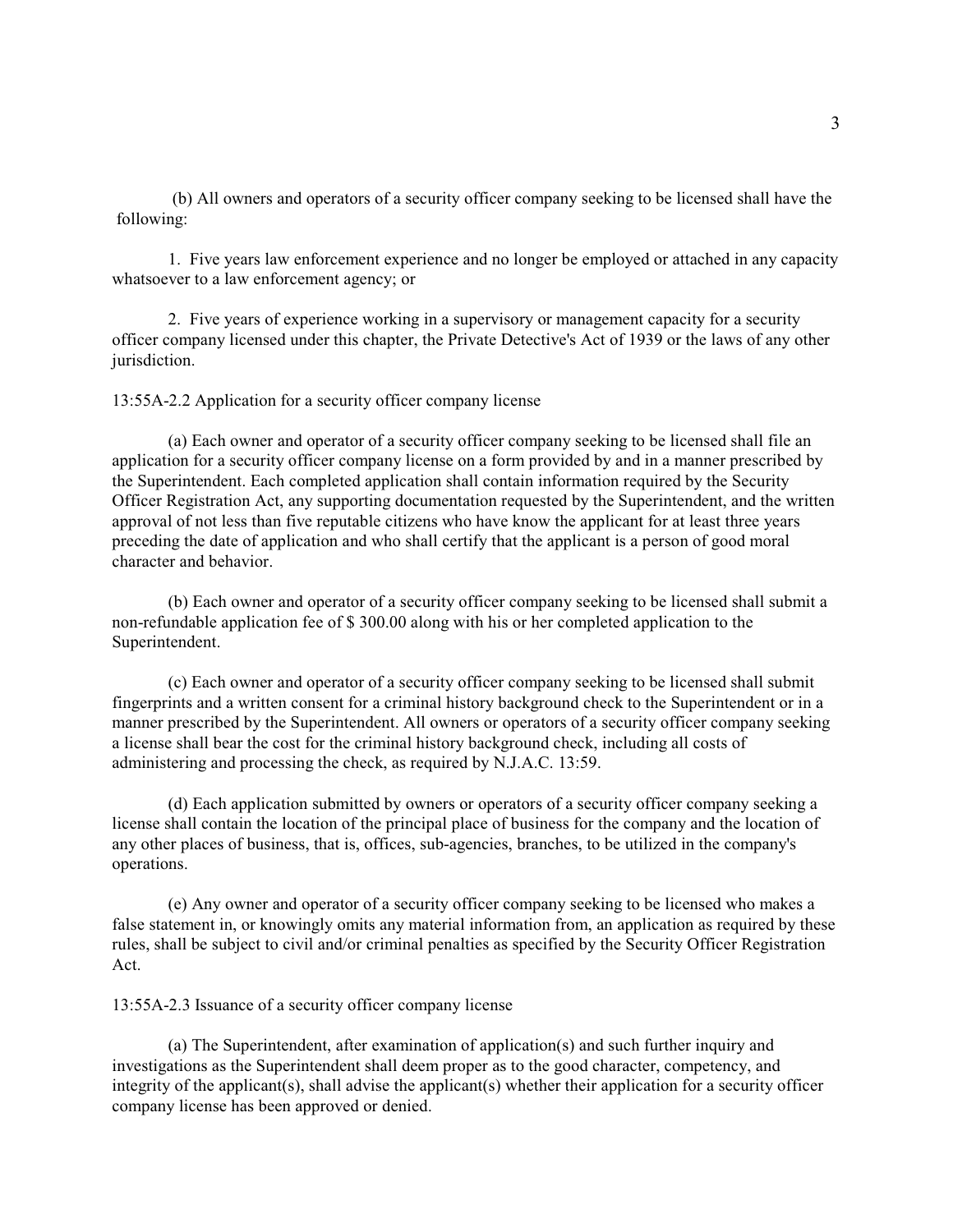(b) If approved, applicant(s) will be advised that a company license will be issued:

1. Upon the execution and delivery to the Superintendent of a \$ 5,000 surety bond, conditioned for the faithful and honest conduct of business by the applicant, issued by a surety company authorized to be surety in the State of New Jersey, as surety, and running to the State of New Jersey for the benefit of any person, firm, association, or corporation, injured by the willful, malicious, or wrongful act of the applicant; and

2. Upon payment of a non-refundable \$ 500.00 fee for each location and place of business, that is, offices, sub-agencies, branches, etc., listed in the initial application(s) submitted by owners or operators of a security officer company.

(c) Once the requirements of (b) above are met, the Superintendent shall issue a security officer company license for each location and place of business, which shall be valid for a period of two years and shall thereafter be renewable every two years.

### 13:55A-2.4 Changes in owners or operators

(a) A person or business entity shall not act as owner or operator of a licensed security officer company without the approval of the Superintendent. Additional owners or operators of a licensed security officer company shall submit an application, fingerprints, and a written consent for a criminal history background check, in accordance with N.J.A.C. 13:55A-2.2(a) and (c), prior to gaining such an interest or control.

(b) The fee for licensing of additional owners or operators shall be the same as the fee for initial licensing set forth in N.J.A.C. 13:55A-2.2(b).

#### 13:55A-2.5 Additional location or place of business

(a) A security officer company shall not open additional locations or places of business, that is, offices, sub-agencies, branches, without the approval of the Superintendent. All requests to add additional locations or places of business shall be submitted on a form provided by and in a manner prescribed by the Superintendent.

(b) The fee for licensing of additional locations or places of business shall be the same as the fee for initial licensing of locations or places of business set forth in N.J.A.C. 13:55A-2.3(b)2.

13:55A-2.6 Change in location or place of business

(a) No security officer company shall change its principal place of business or the location of any other licensed place of business, that is, offices, sub-agencies, branches, without the approval of the Superintendent. Requests for change of location(s) shall be submitted on a form provided by and a manner prescribed by the Superintendent.

(b) The security officer company shall submit with the request a non-refundable \$ 200.00 change of location fee for each location or place of business affected.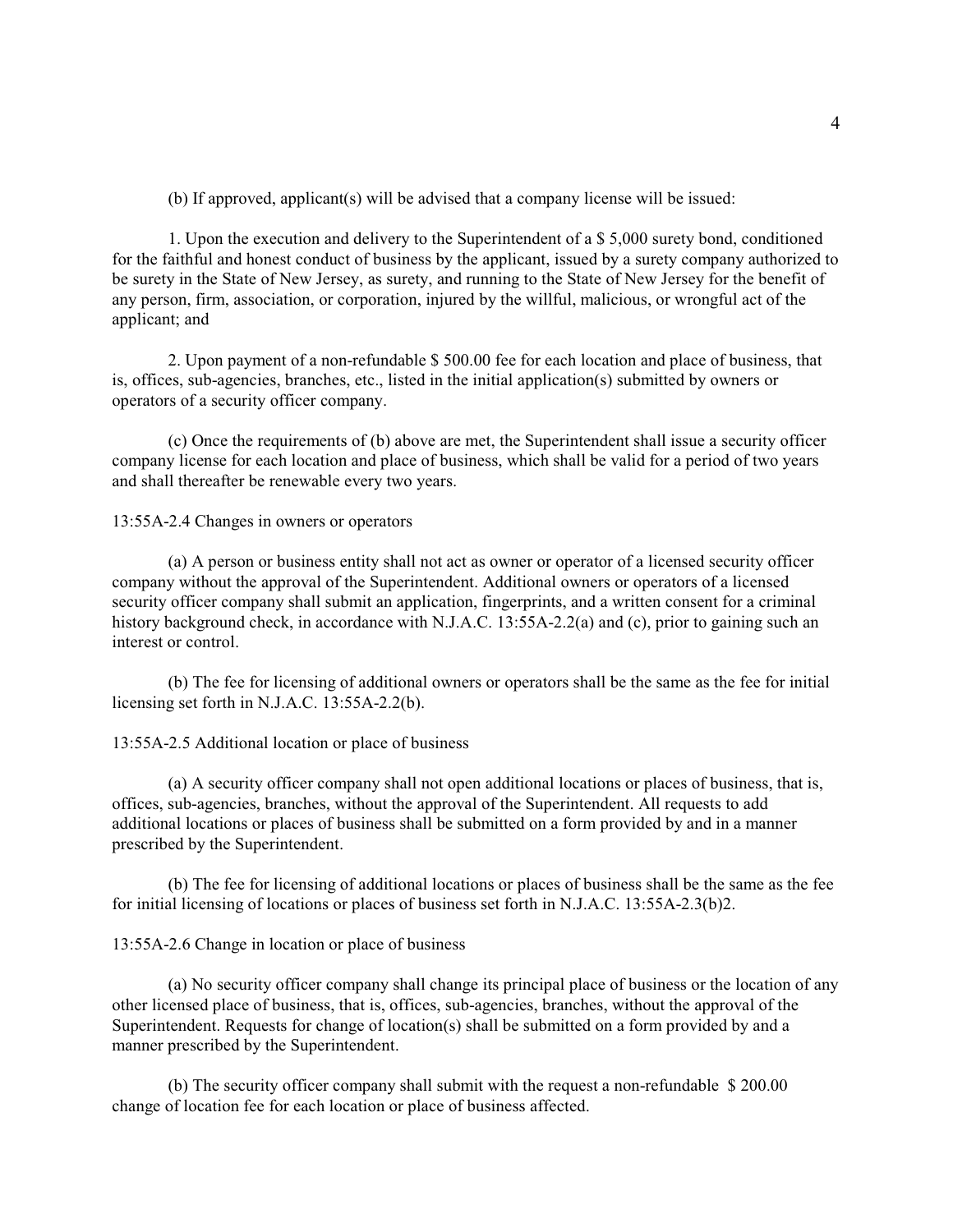13:55A-2.7 Renewal of a security officer company license

(a) All owners and operators of a licensed security officer company shall submit an application for renewal of the security officer company license, on a form provided by and a manner prescribed by the Superintendent, prior to the expiration of a current company license.

(b) Each owner and operator of a licensed security officer company seeking to be renewed shall submit to the Superintendent a non-refundable renewal fee of \$ 200.00 along with a completed application for renewal.

(c) For each location and place of business, that is, offices, sub-agencies, branches, etc., listed in the renewal application, including the principal place of business, the licensed security officer company seeking renewal shall submit a non-refundable location renewal fee of \$ 500.00.

(d) An owner or operator of a licensed security officer company may request an extension of time, in writing, from the Superintendent, if their renewal application will not be submitted prior to the expiration of a current company license. Requests for extension of time will be denied or approved on a case by case basis depending upon the circumstances which prevent a person from submission of the renewal application in a timely manner.

# 13:55A-2.8 Reproduction of license

No security officer company license shall be reproduced in any manner without the written approval of the Superintendent. All locations or places of business of a licensed security officer company shall display the original license issued for that location or place of business.

13:55A-2.9 Denial, revocation, suspension, or refusal to renew a license

(a) The Superintendent may deny any initial application for a security officer company license, revoke or suspend a current security officer company license, or refuse to renew a security officer company license, for any of the following reasons:

1. An owner or operator of the security officer company has been convicted of any act or acts which would be a first, second, third, or fourth degree crime under Title 2C, New Jersey Code of Criminal Justice;

2. An owner or operator of the security officer company has been convicted of any offense involving the unlawful use, possession, or sale, of a controlled dangerous substance as defined in N.J.S.A. 2C:35-2;

3. An owner or operator of the security officer company has been convicted of any offense where the issuance of a license would be contrary to the public interest, as determined by the Superintendent;

4. An owner or operator of the security officer company has violated one of the provisions of N.J.S.A. 45:19A-1 et seq., the Security Officer Registration Act;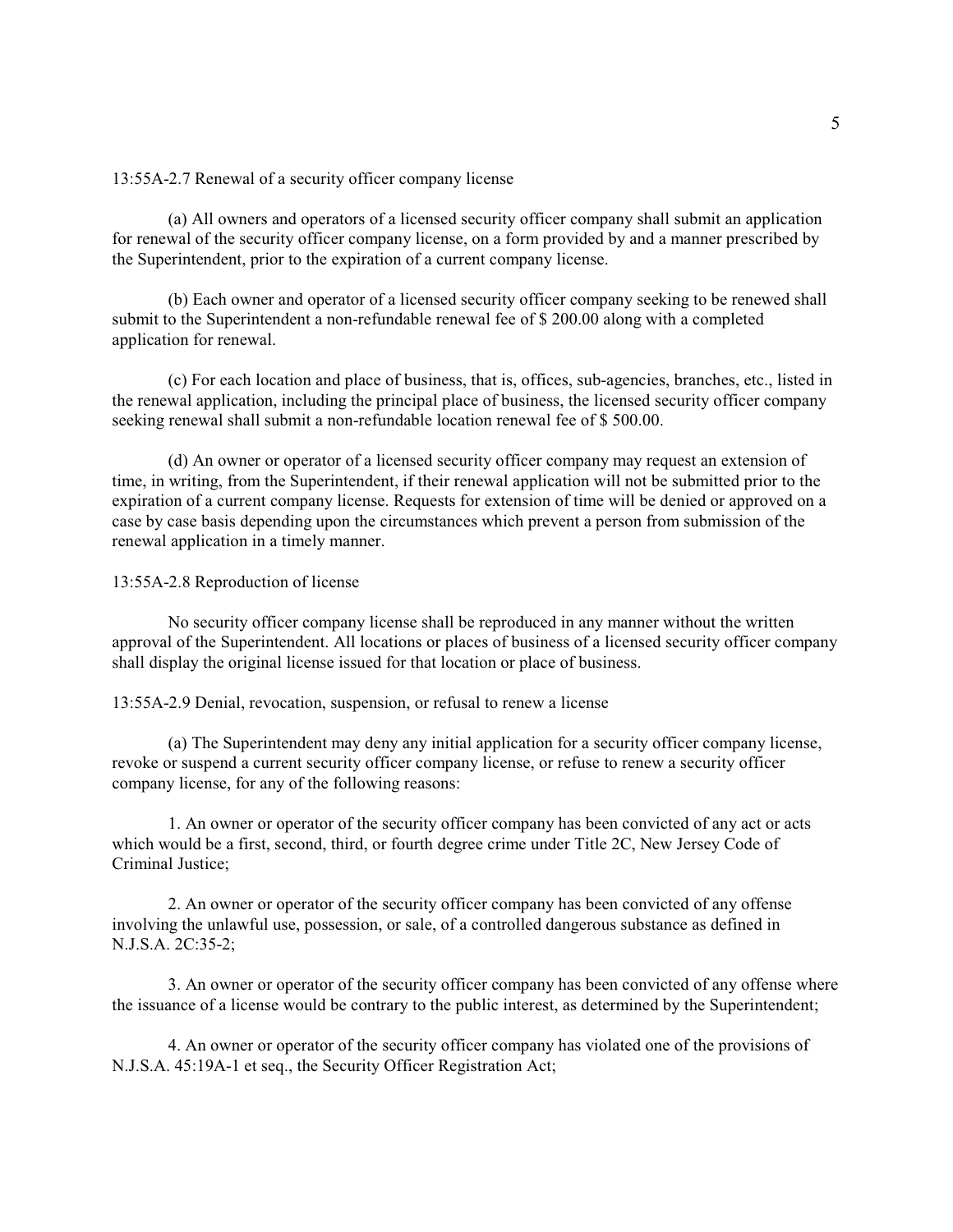5. An owner or operator of the security officer company has failed to comply with any of the rules in this chapter;

6. An owner or operator of the security officer company employs a person, or allows a person to perform the functions and activities of a security officer, who has failed to comply with the requirements for registration and certification specified in N.J.A.C. 13:55A-3;

7. An owner or operator of the security officer company has knowingly made a false material statement or omitted information in an application or any other form required by the Superintendent under these rules;

8. An owner or operator of the security officer company has demonstrated bad moral character, incompetence, or untrustworthiness; or

9. The Superintendent determines that good cause exists to deny, revoke, suspend, or refuse, renewal of a license in the interest of public safety.

13:55A-3.1 Security officers; minimum qualifications

A person seeking to be employed as, or perform the functions and activities of, a security officer shall be at least 18 years of age.

13:55A-3.2 Application for a certificate of registration as a security officer

(a) Any person seeking to be employed as, or perform the functions and activities of, a security officer shall submit an application for registration as a security officer on a form provided by and in a manner prescribed by the Superintendent. The application shall include the applicant's full name, date and place of birth, Social Security number, residence and telephone number and such other information as the Superintendent shall determine.

(b) An applicant for registration as a security officer shall submit a non-refundable application fee of \$ 50.00 and a nonrefundable registry surcharge fee of \$ 25.00 along with a completed application to the Superintendent.

(c) Any person seeking to be employed as, or perform the functions and activities of, a security officer shall submit fingerprints and a written consent for a criminal history background check to the Superintendent or in a manner prescribed by the Superintendent. Applicants for registration as a security officer shall bear the cost for the criminal history background check, including all costs of administering and processing the check, as required by N.J.A.C. 13:59.

(d) Any duly sworn law enforcement officer seeking to be employed as, or perform the functions and activities of, a security officer, who will be receiving compensation for his/her services directly from a licensed security officer company, shall submit an application for registration as a security officer and submit the required fees in accordance with (a) and (b) above. A duly sworn law enforcement officer seeking to be employed as, or perform the functions and activities of, a security officer shall be exempt from the requirements of (c) above.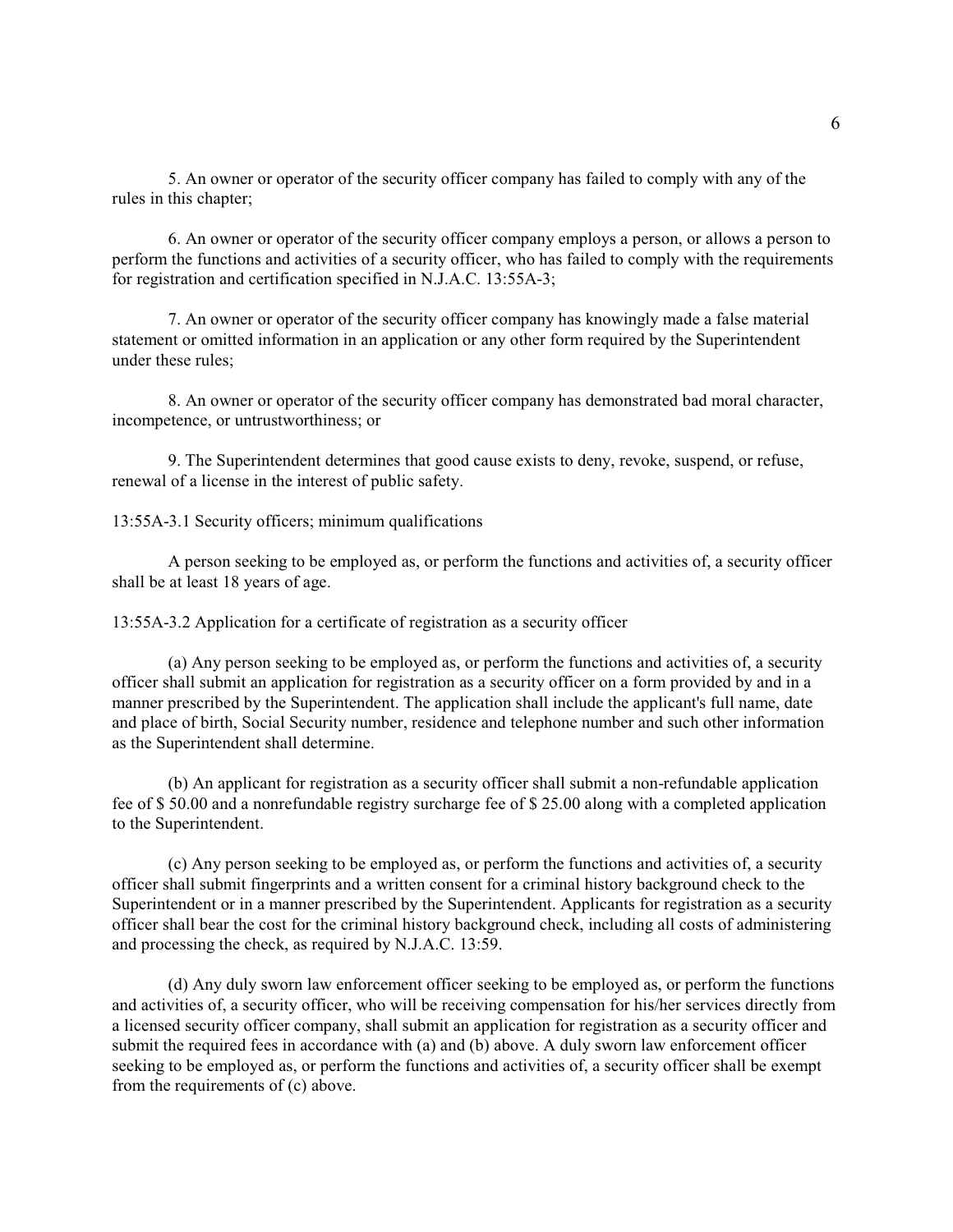(e) Any duly sworn law enforcement officer who performs the functions and activities of a security officer pursuant to an agreement between a law enforcement agency and a private contractor, and receives compensation from the law enforcement agency, shall be deemed to be employed within the scope of his employment with the law enforcement agency and shall be exempt from the requirements of (a) through (c) above.

(f) Any applicant who shall knowingly make a false statement in, or knowingly omit any material information from, an application as required by these rules, shall be denied a certificate and shall be subject to civil and/or criminal penalties as specified by the Security Officer Registration Act.

13:55A-3.3 Issuance of a temporary certificate of registration as a security officer

(a) The Superintendent, after examination of an application and such further inquiry and investigation as the Superintendent shall deem proper as to the good character, competency, and integrity of an applicant, shall advise the applicant in writing whether their application for a security officer certification has been approved or denied.

(b) The Superintendent shall issue a temporary certificate of registration as a security officer to an applicant who has complied with N.J.A.C. 13:55A-3.2(a) and (b), and who, unless exempted under N.J.A.C. 13:55A-3.2(d), has provided proof of being fingerprinted or proof of being scheduled for fingerprinting as required by N.J.A.C. 13:55A-3.2(c).

(c) A temporary certificate of registration as a security officer shall be valid for 30 days, during which time an applicant must complete an approved security officer training course as required by N.J.A.C. 13:55A-3.4.

13:55A-3.4 Completion of an approved security officer training course required

(a) Except as provided in (b) below, any person who is employed as, or is performing the functions and activities of, a security officer shall complete a security officer training course, approved by the Superintendent, within 30 days of employment or prior to the expiration of the temporary certificate of registration issued pursuant to N.J.A.C. 13:55A-3.3.

(b) Any duly sworn law enforcement officer who is employed as, or is performing the functions and activities of, a security officer pursuant to N.J.A.C. 13:55A-3.2(d) and who has completed police training at a recognized municipal, county, or state police academy, shall be exempt from the requirements of (a) above.

(c) Any person who is employed as, or is performing the functions and activities of, a security officer may request an extension of time, in writing, from the Superintendent if they have not completed a security officer training course within 30 days of employment or prior to the expiration of the temporary certificate of registration. Requests for extension will be approved or denied on a case-by-case basis depending upon the circumstances which prevent a person from completing the required security officer training course in a timely manner. (d) Any person who has not completed a security officer training course within 30 days of employment or prior to the expiration of the temporary certificate of registration, and who has failed to request an extension of time as required by (c) above, shall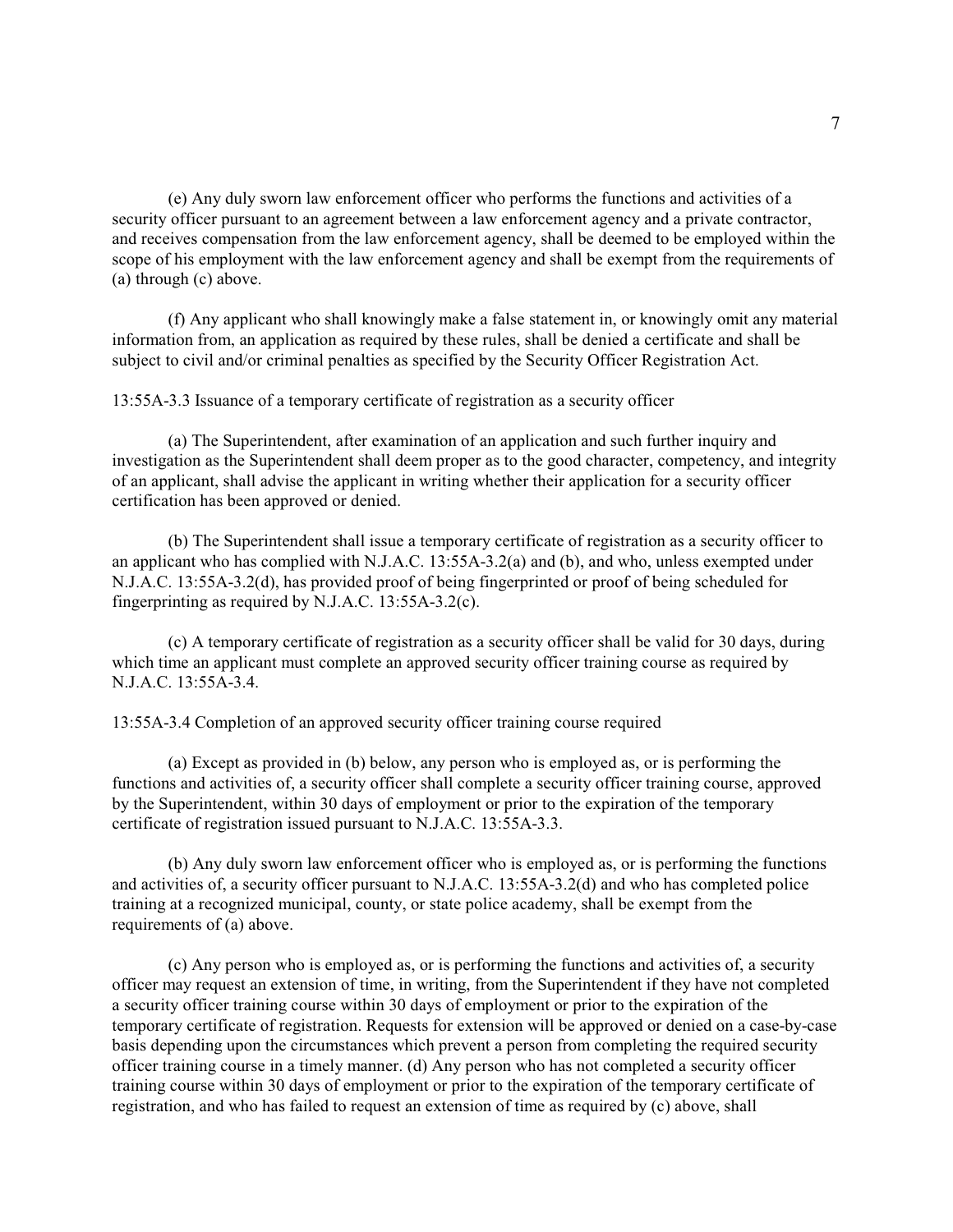immediately cease performing the functions and activities of, a security officer. Such persons must resubmit an application and application fees in accordance with N.J.A.C. 13:55A-3.2, prior to resuming the functions and activities of, a security officer.

13:55A-3.5 Issuance of a certificate of registration and a security officer identification card

(a) Upon completion of the required security officer training course, applicants having met the requirements of N.J.A.C. 13:55A-3.2(a) through (c) shall be issued a certificate of registration which shall be valid for a period of two years and shall thereafter be renewable every two years.

(b) Upon completion of the required security officer training course, applicants having met the requirements of N.J.A.C. 13:55A-3.2(a) through (c) shall be issued a security officer identification card which shall be valid only so long as the person retains a valid certificate of registration as a security officer.

(c) A security officer shall be responsible for safekeeping of the security officer identification card and shall not lend, let, or allow, any other person to use, possess, exhibit, or display the card.

(d) No person shall use, possess, exhibit, or display any license, card, shield, or badge, of any design or material purporting to authorize the holder or wearer to act as a security officer, unless that person holds a valid certificate of registration as a security officer issued by the Superintendent.

(e) No person shall duplicate or reproduce a security officer identification card in any manner without the written approval of the Superintendent.

(f) If it is established that a security officer identification card has been lost or destroyed, the Superintendent shall, upon payment of a non-refundable \$ 20.00 duplication fee, cause to be issued a duplicate identification card.

(g) A security officer whose certificate of registration has been revoked, suspend, or not renewed, shall immediately surrender the identification card to the Superintendent. Any person who fails to surrender an identification card and/or misuses an identification card, as described in (c) through (e) above or as described in the Security Officer Registration Act, shall be subject to civil and/or criminal penalties as specified in N.J.S.A. 45:19A-1 et seq.

13:55A-3.6 Renewal of security officer certificate of registration

(a) A person holding a valid security officer certificate of registration who wishes to renew, shall submit an application for renewal on a form provided by and in a manner prescribed by the Superintendent, and proof of having completed a biennial security officer refresher training course, as required by N.J.A.C. 13:55A-4.2, prior to the expiration of the current certification.

(b) An applicant for renewal shall submit to the Superintendent a non-refundable renewal fee of \$ 40.00 and a nonrefundable registry surcharge fee of \$ 20.00 along with the completed application.

13:55A-3.7 Denial, revocation, suspension of, or refusal to renew, a security officer certification of registration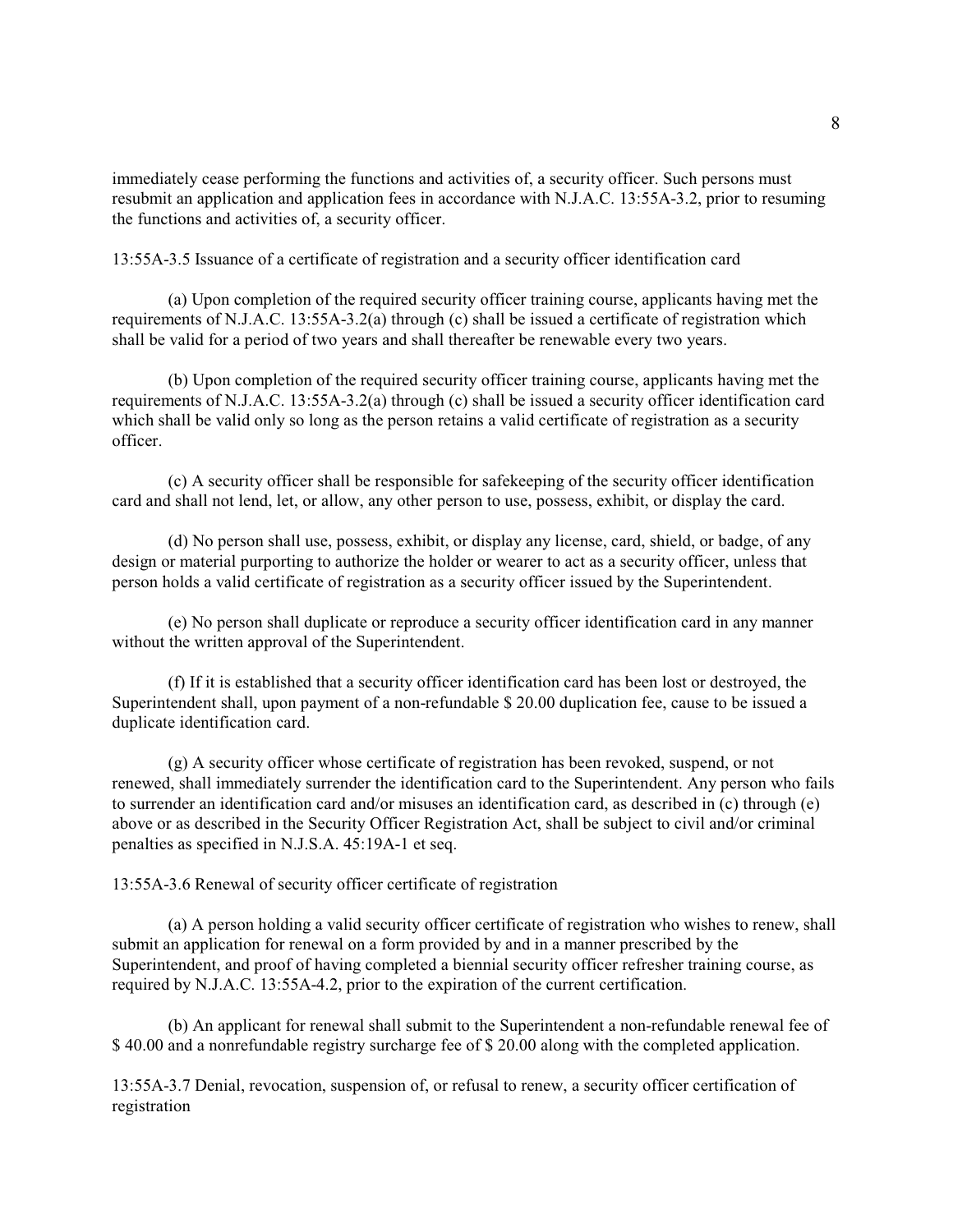(a) The Superintendent may deny any initial application for a security officer certificate of registration, revoke or suspend any current certificate of registration, or refuse to renew any certificate of registration, for any of the following reasons:

1. The person holding a certificate, applying for certification, or applying for renewal of certification, has been convicted of any act or acts which would be a first, second, third, or fourth degree crime under Title 2C, New Jersey Code of Criminal Justice;

2. The person holding a certificate, applying for certification, or applying for renewal of certification, has been convicted of any offense involving the unlawful use, possession, or sale, of a controlled dangerous substance as defined in N.J.S.A. 2C:35-2;

3. The person holding a certificate, applying for certification, or applying for renewal of certification, has been convicted of any offense where certification would be contrary to the public interest, as determined by the Superintendent;

4. The person holding a certificate, applying for a certification, or applying for renewal of certification, is alleged to have violated one of the provisions of N.J.S.A. 45:19A-1 et seq., the Security Officer Registration Act;

5. The person holding a certificate, applying for a certification, or applying for renewal of certification, has failed to comply with any of the rules in this chapter;

6. The person holding a certificate, applying for a certification, or applying for renewal of certification, has knowingly made a false material statement or omitted information in an application or any other form required by the Superintendent under these rules;

7. The person holding a certificate, applying for a certification, or applying for renewal of certification, has demonstrated bad moral character, incompetence, or untrustworthiness; or

8. The Superintendent determines that good cause exists to deny, revoke, suspend, or refuse, renewal of a certificate of registration in the interest of public safety.

13:55A-4.1 Security officer training course

(a) Except as provided in N.J.S.A. 13:55A-3.4(b), a person seeking to be employed as, or perform the functions and activities of, a security officer must complete an approved 24-hour course of classroom instruction taught by a certified security officer instructor.

(b) The course of instruction shall include, but not be limited to, a minimum of two hours of instruction in each of the following general subject areas:

1. Homeland security and counter-terrorism;

2. Communications/emergency response;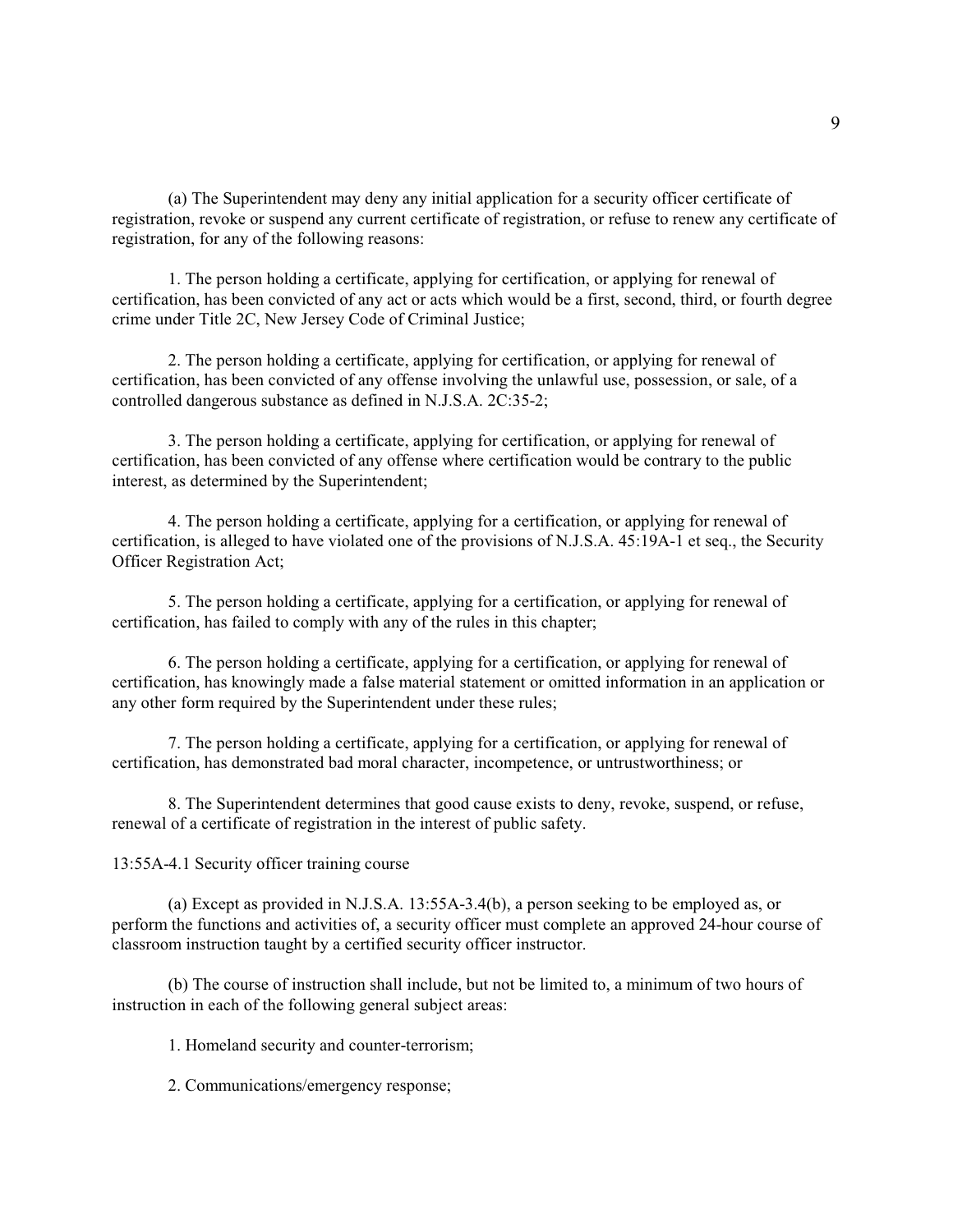3. Theft prevention;

4. Limits on the use of force;

5. Detention of suspects;

6. Ethics and professional conduct;

7. First aid/CPR/AED; and

8. Any other subject areas the Superintendent determines are necessary in the interest of public safety.

13:55A-4.2 Security officer refresher training course

(a) Except for law enforcement officers exempt from initial training under N.J.A.C. 13:55A-3.4(b), all registered security officers shall complete an approved eight-hour refresher course of classroom instruction taught by a certified security officer instructor prior to having the certification renewed pursuant to N.J.A.C. 13:55A-3.6.

(b) The course of instruction shall include, but not be limited to, additional instruction in each of the general subject areas listed in N.J.A.C. 13:55A-4.1(b).

13:55A-5.1 Security officer instructor; minimum qualifications

(a) A person seeking to become a certified security officer instructor shall be at least 25 years of age.

(b) A person seeking to become a certified security officer instructor must have:

1. A combined 20 years of experience working as a duly sworn law enforcement officer or working in a supervisory or management capacity for a security officer company licensed under this chapter, the Private Detective's Act of 1939, or the laws of any other jurisdiction;

2. A combined 15 years of experience working as a duly sworn law enforcement officer or working in a supervisory or management capacity for a security officer company licensed under this chapter, the Private Detective's Act of 1939, or the laws of any other jurisdiction, and an associates degree from a fully accredited college or university; or

3. A combined 10 years of experience working as a duly sworn law enforcement officer or working in a supervisory or management capacity for a security officer company licensed under this chapter, the Private Detective Act of 1939, or the laws of any other jurisdiction, and a bachelors degree from a fully accredited college or university.

13:55A-5.2 Application to become a certified security officer instructor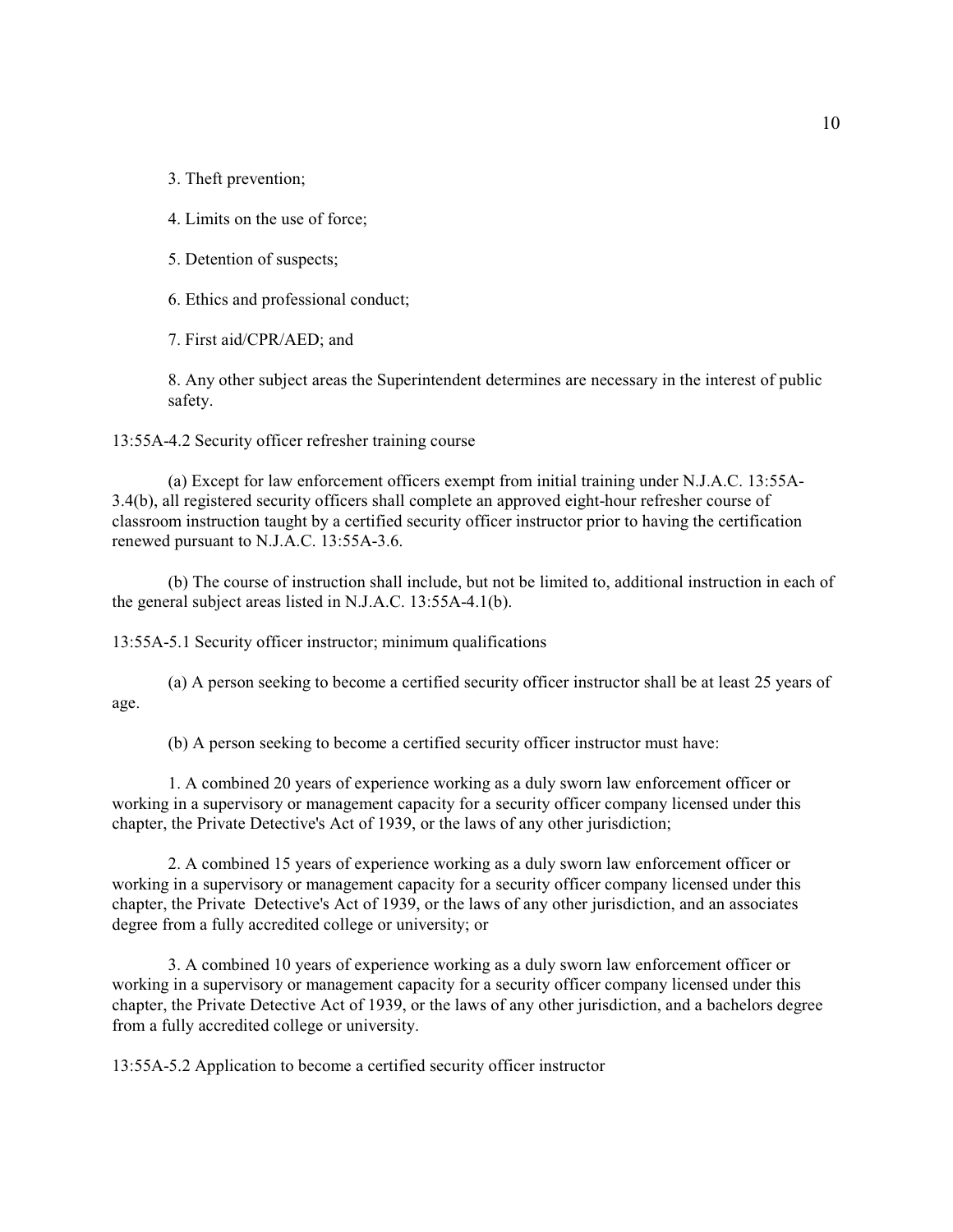(a) A person seeking to become a certified security officer instructor shall submit an application for registration as a security officer instructor on a form provided by, and in a manner prescribed by, the Superintendent. The application shall include the applicant's full name, date and place of birth, Social Security number, residence and telephone number, requisite experience, company name, location, name of supervisor, duties, contact telephone number for experience verification, and such other information as the Superintendent shall determine. An applicant for registration as a security officer instructor shall submit to the Superintendent a non-refundable initial application fee of \$200.00 and a nonrefundable registry surcharge fee of \$ 25.00 along with a completed application.

(b) A person seeking to become a certified security officer instructor, or perform the functions and activities of, a certified security officer instructor, shall submit fingerprints and a written consent for a criminal history background check to the Superintendent or in a manner prescribed by the Superintendent. Applicants for registration as a certified security officer instructor shall bear the cost for the criminal history background check, including all costs of administering and processing the check, as required by N.J.A.C. 13:59.

(c) Only certified security officer instructors shall conduct security officer training courses or security officer refresher training courses for the purposes of these rules after the operative date of the Security Officer Registration Act, March 1, 2006.

13:55A-5.3 Completion of an approved security officer instructor training course

(a) A person seeking to become a certified security officer instructor must complete a 40-hour course of instruction entitled "Security Officer Instructor Training Course," which is approved by, and administered in a manner prescribed by, the Superintendent.

(b) The Security Officer Instructor Training Course shall assure that persons seeking to become certified security officer instructors are knowledgeable in the general subject areas of instruction required by security officers under N.J.A.C. 13:55A-4.1(b) and are competent to impart that knowledge to security officers.

13:55A-5.4 Issuance of a security officer instructor certificate of registration and a security officer instructor identification card

(a) Upon completion of the required security officer instructor training course, applicants having met the requirements of N.J.A.C. 13:55A-5.2(a) and (b) shall be issued a security officer instructor certificate of registration which shall be valid for a period of two years and shall thereafter be renewable every two years.

(b) Upon completion of the required security officer instructor training course, applicants having met the requirements of N.J.A.C. 13:55A-5.2(a) and (b) shall be issued a security officer instructor identification card which shall be valid so long as a person retains a valid certificate of registration as a security officer instructor.

(c) A security officer instructor shall be responsible for safekeeping of the identification card and shall not lend, let, or allow, any other person to use, possess, exhibit, or display, the card.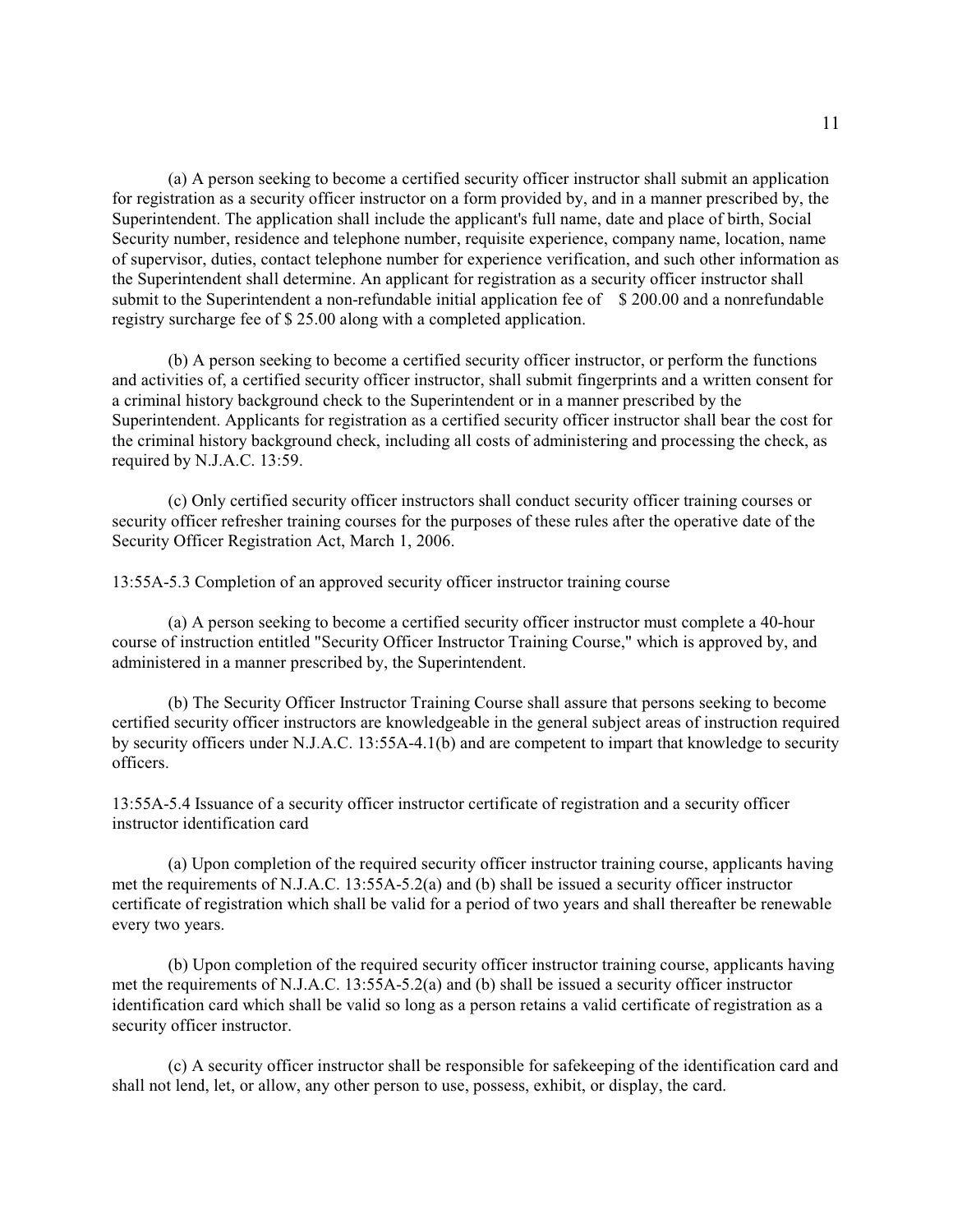(d) No person shall use, possess, exhibit, or display, any license, card, shield, or badge, of any design or material purporting to authorize the holder or wearer to act as a security officer instructor, unless that person holds a valid certificate of registration as a security officer instructor issued by the Superintendent.

(e) No person shall duplicate or reproduce a security officer instructor identification card in any manner without the written approval of the Superintendent.

(f) If it is established to the satisfaction of the Superintendent that a security officer instructor identification card has been lost or destroyed, the Superintendent shall, upon payment of a \$ 20.00 duplication fee, cause to be issued a duplicate identification card.

(g) A security officer instructor whose certificate of registration has been revoked, suspended, or not renewed, shall immediately surrender the certificate of registration to the Superintendent. Any person who fails to surrender an identification card and/or misuses an identification card, as described in (c) through (e) above, or as described in the Security Officer Registration Act, shall be subject to civil and/or criminal penalties as specified in N.J.S.A. 45:19A-1 et seq.

13:55A-5.5 Renewal of a security officer instructor certificate of registration

(a) A security officer instructor who wishes to renew a certificate of registration shall submit an application for renewal on a form provided by and in a manner prescribed by the Superintendent, and proof of having completed a biennial security officer instructor refresher training course, as required by N.J.A.C. 13:55A-5.6, prior to the expiration of the current certification.

(b) An applicant for renewal shall submit a non-refundable renewal fee of \$ 100.00 and a nonrefundable registry surcharge fee of \$ 25.00 along with a completed application to the Superintendent.

13:55A-5.6 Security officer instructor refresher course

All licensed security officer instructors must complete an approved 16-hour refresher course of instruction entitled "Security Officer Instructor Refresher Course," approved by and administered in a manner prescribed by the Superintendent, prior to having their certification renewed pursuant to N.J.A.C. 13:55A-5.5.

13:55A-5.7 Denial, revocation, suspension of, or refusal to renew, a security officer instructor certification of registration

(a) The Superintendent may deny any initial application for a security officer instructor certificate of registration, revoke, or suspend, any current certificate of registration or refuse to renew any certificate of registration for any of the following reasons:

1. The person holding a certificate, applying for certification, or applying for renewal of certification, has been convicted of any act or acts which would be a first, second, third, or fourth degree crime under Title 2C, New Jersey Code of Criminal Justice;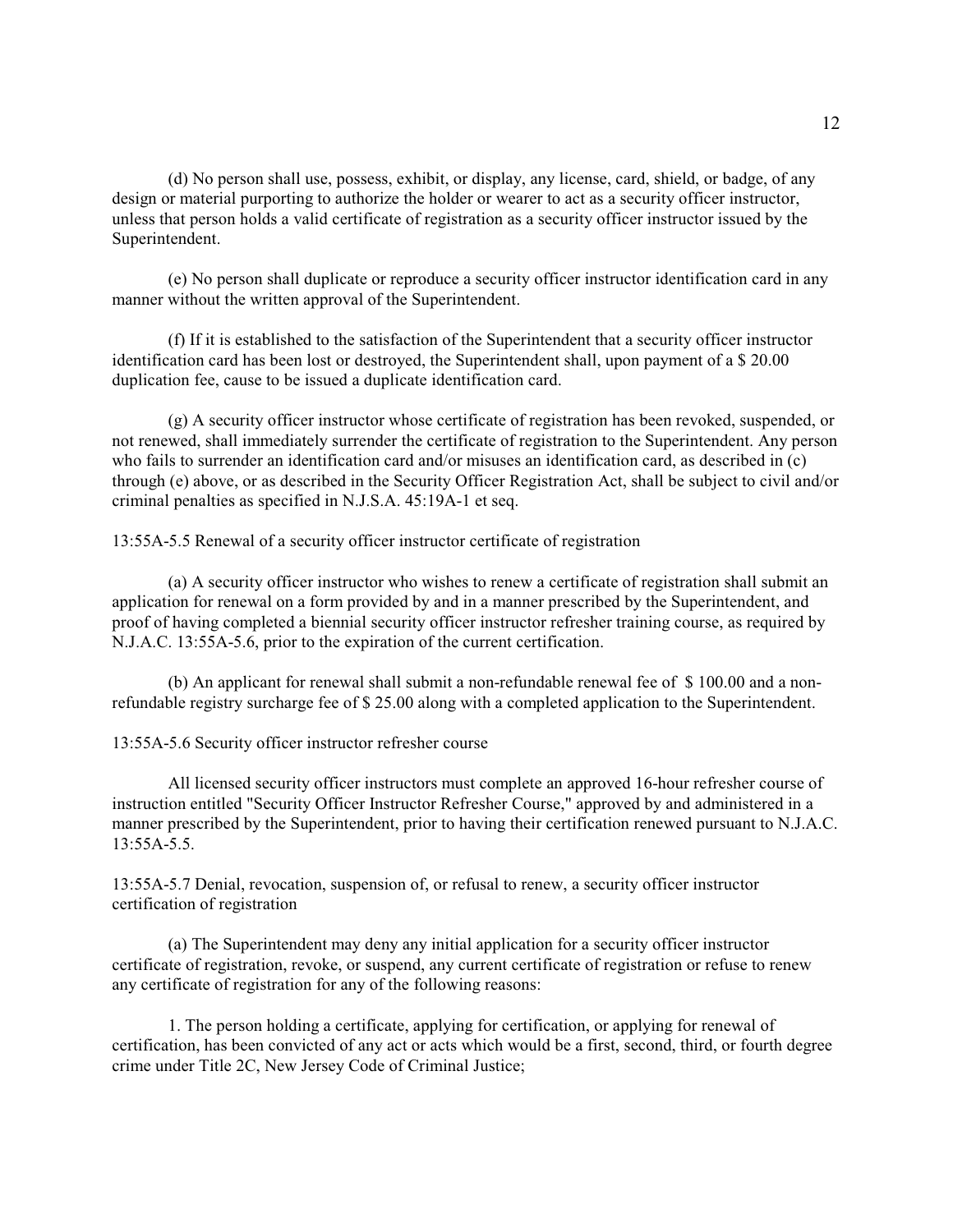2. The person holding a certificate, applying for certification, or applying for renewal of certification, has been convicted of any offense involving the unlawful use, possession, or sale, of a controlled dangerous substance as defined in N.J.S.A. 2C:35-2;

3. The person holding a certificate, applying for certification, or applying for renewal of certification, has been convicted of any offense where certification would be contrary to the public interest, as determined by the Superintendent;

4. The person holding a certificate, applying for a certification, or applying for renewal of certification, has violated one of the provisions of the Security Officer Registration Act, N.J.S.A. 45:19A-1 et seq.;

5. The person holding a certificate, applying for a certification, or applying for renewal of certification, has failed to comply with any of the rules in this chapter;

6. The person holding a certificate, applying for a certification, or applying for renewal of certification, has knowingly made a false material statement or omitted information in his/her application or any other form required by the Superintendent under these rules;

7. The person holding a certificate, applying for a certification, or applying for renewal of certification, has demonstrated bad moral character, incompetence, or untrustworthiness; or

8. The Superintendent determines that good cause exists to deny, revoke, suspend, or refuse, renewal of a certificate of registration in the interest of public safety.

13:55A-6.1 Badges and uniforms

(a) A licensed security officer company or employee of a licensed security officer company shall not use a title, badge, uniform, or other insignia, which is likely to be confused with that of any law enforcement officer of the Federal government, a state, or any political subdivision thereof.

(b) The use, exhibit, and display, of the great Seal of the State of New Jersey by a licensed security officer company or employee of a licensed security officer company is strictly prohibited by N.J.S.A. 52:2-3.

13:55A-6.2 Issuance of licensed security officer company identification card required

(a) A licensed security officer company shall issue a company identification card to any security officer that it employs, in a form prescribed by the Superintendent, which shall:

1. Identify the security officer by name and certification number;

2. Identify the security officer by a one square inch photograph;

3. Identify the security officer company by name and license number;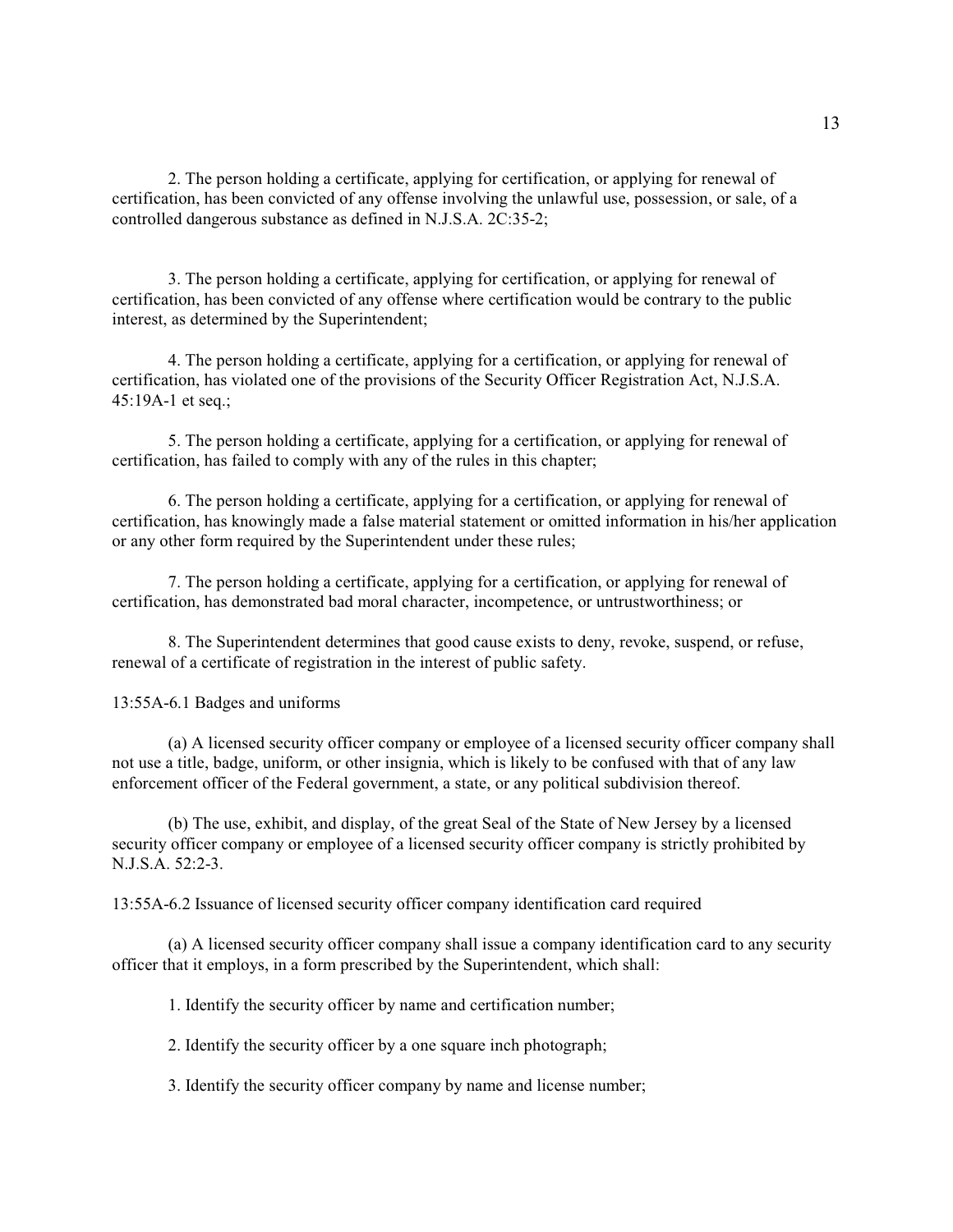4. Be signed by the security officer.

(b) A licensed security officer shall attach his/her company identification card to the outside of his/her uniform while employed as, or performing the functions of, a security officer, except where doing so would compromise the security officer's safety and/or assignment.

(c) A licensed security officer shall carry his or her company identification card and his/her security officer identification card, issued pursuant to N.J.A.C. 13:55A-3.5(b), whenever employed as, or performing the functions of, a security officer and shall produce same upon request, except where doing so would compromise the security officer's safety and/or assignment.

13:55A-6.3 Maintenance and reporting of security officer records

(a) A licensed security officer company shall require each person it employs as a security officer to execute and furnish a signed and notarized "employee statement" on a form provided by and in a manner prescribed by the Superintendent. Employee statements will be retained in safekeeping by the security officer company and shall be accessible to the Superintendent at all times.

(b) A licensed security officer company shall record and maintain detailed work records of each person it employs as a security officer, which shall include the following:

1. Dates and hours worked;

2. Assignment and location of assignment;

3. Duties and responsibilities;

4. Special instructions, if any, given to employee prior to assignment;

5. Brief summaries of any noteworthy incidents occurring during an employee's assignment, including but not limited to, incidents requiring police and/or other emergency responders to assist or be present at a scene.

(c) A licensed security officer company shall immediately, upon granting of the license, submit to the Superintendent a detailed list of all security officers in their employ. The list shall include the security officer's:

1. Full name;

2. Date of birth;

3. Social Security number;

4. Sex; and

5. Date of employment.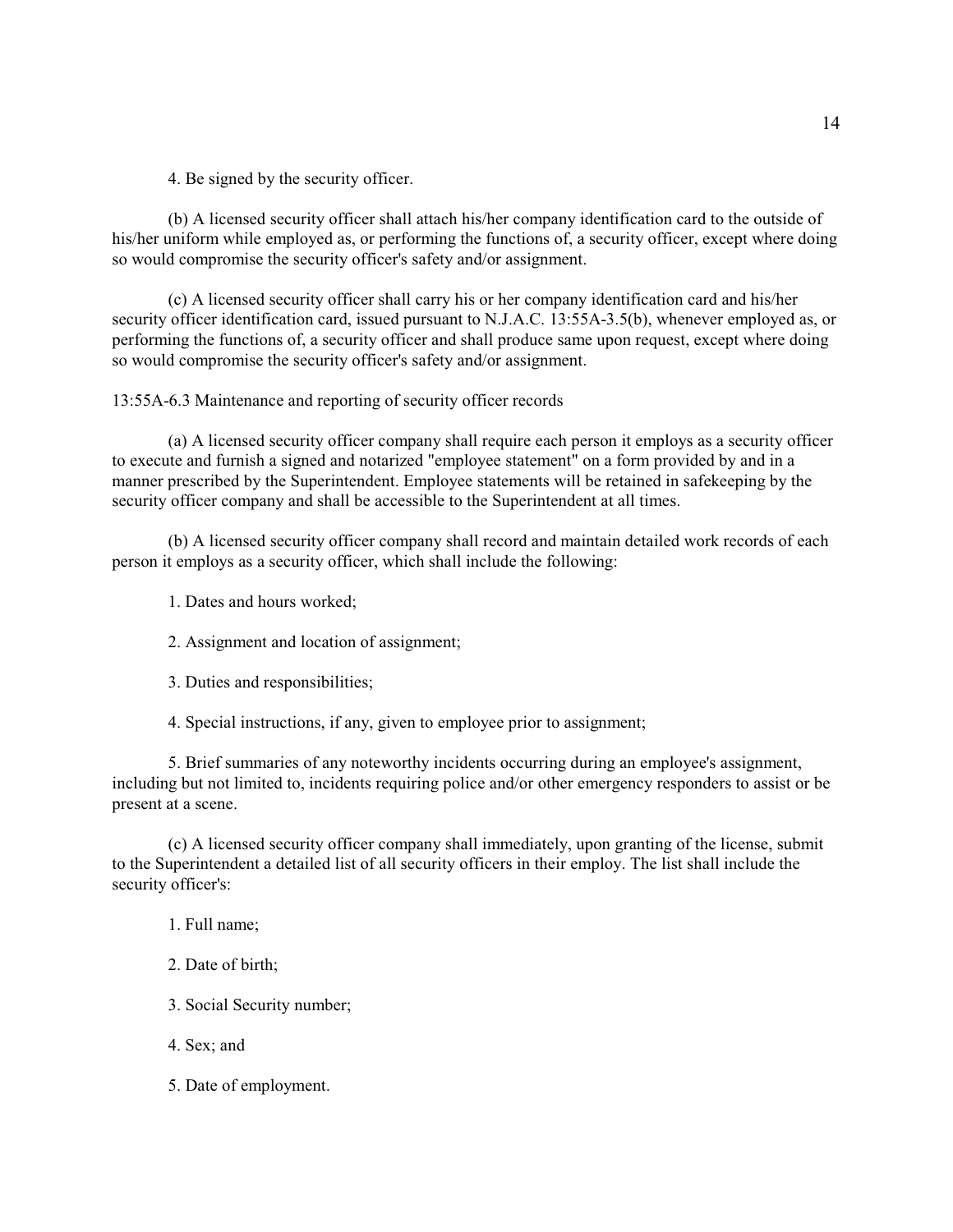(d) A licensed security officer company shall, within five business days of employing additional security officers, submit to the Superintendent the information required in (c) above, on a form provided by and a manner prescribed by the Superintendent.

(e) A person who, as an owner or operator of a licensed security officer company employs a security officer who has not applied for registration with the Superintendent as required by N.J.A.C. 13:55A-3.2(a) through (d), shall be subject to civil and/or criminal penalties as specified by the Security Officer Registration Act.

(f) A licensed security officer company shall advise the Superintendent, in writing, of the voluntary resignation of a security officer within five business days.

(g) A licensed security officer company shall advise the Superintendent, in writing, within 48 hours of terminating the employment of a security officer for cause of the termination and the reasons for the termination.

#### 13:55A-6.4 Retention of security officer records

 All security officer records which are required to be kept by licensed security officer companies under these rules or under the Security Officer Registration Act shall be retained for the duration of a security officer's employment with the security officer company and for an additional period of five years after a security officer's employment with the security officer company has ended.

#### 13:55A-6.5 Inspection of security officer records

(a) For the purpose of investigating whether a person has engaged in, or is engaging in, any act or practice declared unlawful under these rules or under the Security Officer Registration Act, or for the purpose of investigating the character, competency, integrity, or methods of operation of applicants, licensees or registrants therein, or of any owner or operator of any licensed security officer company, the Superintendent shall have the power to:

1. Inspect any premises owned and operated by a licensed security officer company, at any time and without notification;

2. Examine and impound any record, book, computer, electronic database, recording device, document, account, paper, or other tangible thing, which is connected with any investigation; and

3. Require that any applicant, licensee, registrant, or any owner or operator of any licensed security officer company file, on such forms as may be prescribed by the Superintendent, a statement or report, in writing, under oath, or otherwise, as to the facts and circumstances concerning any matter being investigated.

## 13:55A-7.1 Notice of security officer training courses required

A security officer instructor shall, by the last day of each month, forward a training schedule for the following month, which shall include dates, times, and locations, of any scheduled security officer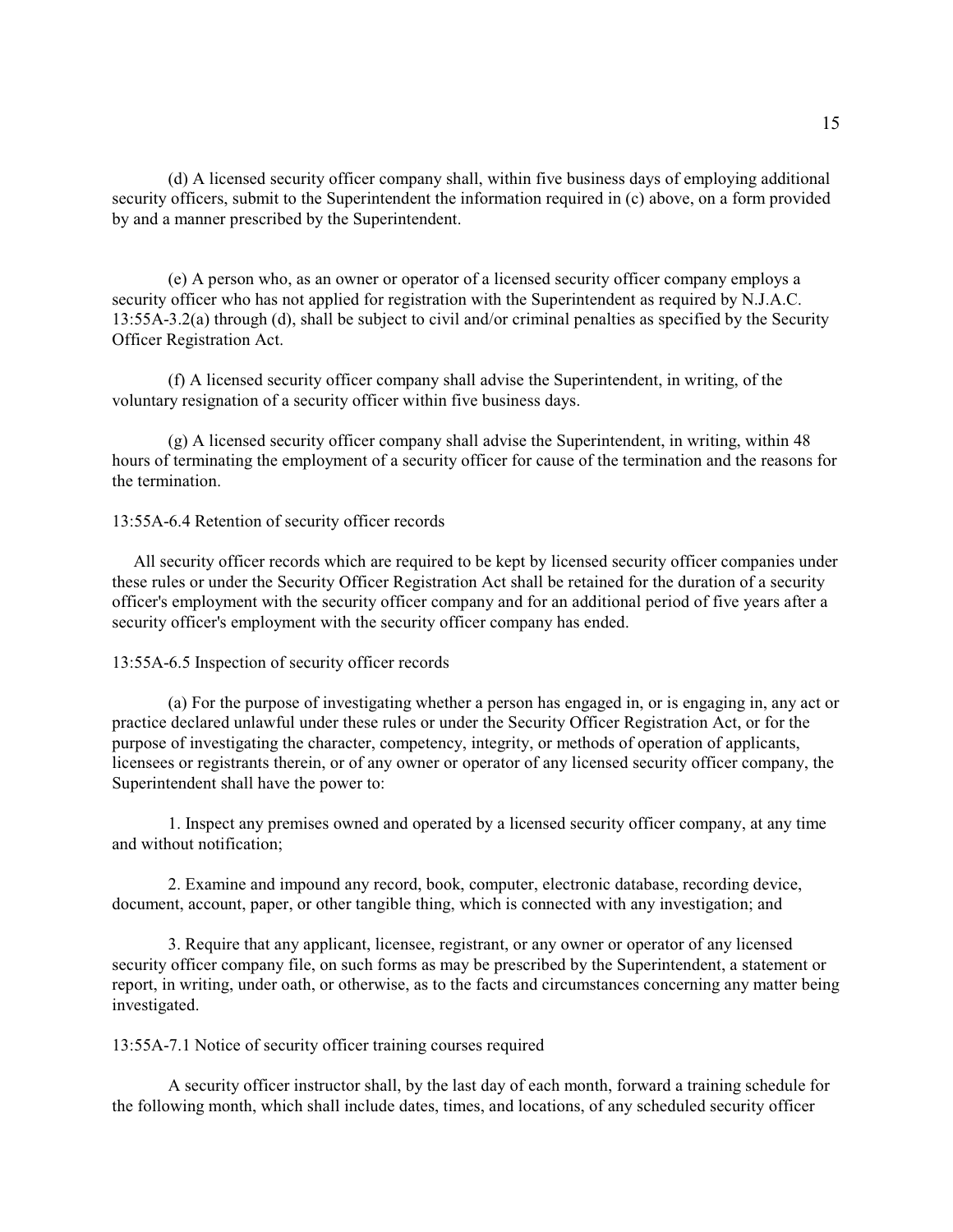training courses or security officer refresher training courses that he/she will be conducting pursuant to N.J.A.C. 13:55A-4.

13:55A-7.2 Maintenance and reporting of security officer instructor training records

(a) A security officer instructor who is certified pursuant to these rules shall maintain detailed records of all security officer training courses or security officer refresher training courses which he/she has conducted, which shall include the dates, times, and locations, of instruction and a detailed list of the security officers enrolled in the course.

(b) Upon completion of a security officer training course or security officer refresher training course, the security officer instructor conducting the course shall, within five business days, forward a detailed list of all security officers who attended the course, on a form provided by and in a manner prescribed by the Superintendent, which shall include the security officer's:

- 1. Full name;
- 2. Date of birth;
- 3. Social Security number;
- 4. Sex; and

5. Whether a security officer completed or failed to complete the required training.

(c) A security officer instructor shall retain all training records for a minimum of five years.

13:55A-7.3 Observation of training and inspection of security officer instructor records

(a) The Superintendent, or a designee, may periodically attend security officer training courses, without prior notice, in order to assure that both the content and quality of instruction being provided to security officers is satisfactory.

(b) The Superintendent, or a designee, shall have the right to inspect any and all security officer instructor training records, without prior notice, in order to assure compliance with these rules.

13:55A-8.1 Disposition of fees for implementation and administration; electronic registry

All application and registry fees required by and submitted pursuant to these rules shall be made payable to the "Superintendent of the Division of State Police" and shall be placed into a special fund, the Security Officer Registration Fund, which is to used solely for implementation and administration of the Security Officer Registration Act and for maintenance of an electronic registry which shall list all persons who are registered as security officers and/or as security officer instructors.

13:55A-8.2 Submission of applications, forms, and other documents